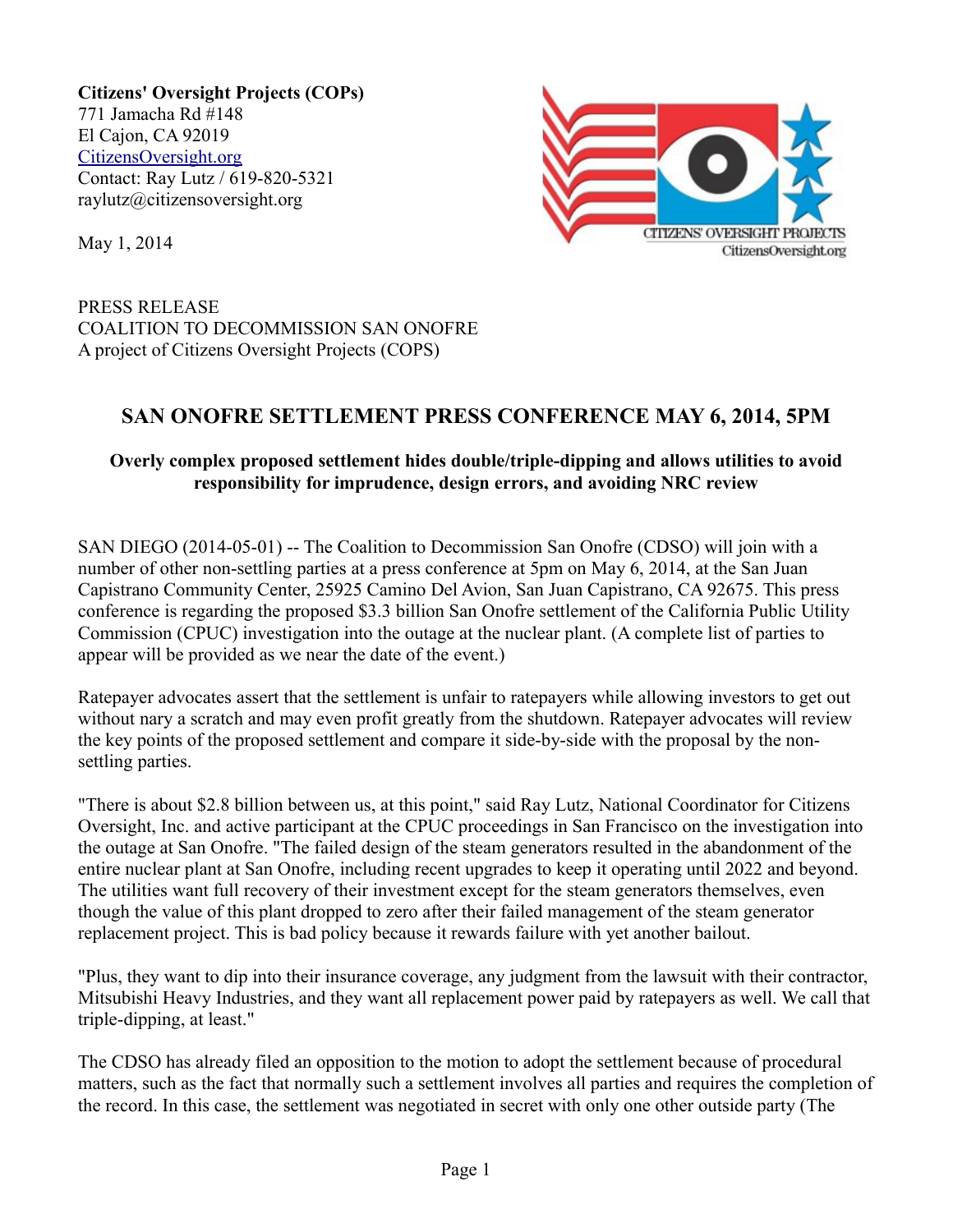Utility Reform Network, TURN) and then they revealed to the world on March 27, 2014, with the demand that it be adopted without any changes whatsoever, even before most of the investigation has been completed.

The alternative to adopting the settlement would be to negotiate better terms, or to complete the full CPUC investigation, including Phase 3, which is slated to review the reasonableness of the entire Steam Generator Replacement Project (SGRP). Completing the investigation can provide important lessons learned and influence policy to avoid similar failures in the future. Avoiding the investigation simply means we may make the same mistakes again.

CDSO/COPS request that concerned citizens, organizations, and ratepayers email written comments in opposition to accepting the settlement, so that we may incorporate these comments into our official submission to the Commission. Please send them to raylutz@citizensoversight.org as soon as possible.

In a recent ruling, the Administrative Law Judges of the Proceeding, ALJ Darling and ALJ Dudney, outlined the schedule of events, reproduced below and including related events.

- May 1, 2014 (Utilities are required to provide answers to a list of questions provided by the Administrative Law Judges (ALJs) assigned to this investigation, ALJ Darling and ALJ Dudney.)
- May 6, 2014 (5 p.m.) Press Conference by a number of non-settling parties, including the CDSO, to explain the proposed settlement, why it is a bad deal, and why an alternative settlement is appropriate. San Juan Capistrano Community Center, 25925 Camino Del Avion, San Juan Capistrano, CA 92675 (PUBLIC MEETING)
- May 6, 2014 (6 to 8:30 p.m. -- Directly after the press conference) The San Onofre Community Engagement Panel (CEP) workshop on Used Nuclear Fuel issues. San Juan Capistrano Community Center. (PUBLIC MEETING) Agenda and details can be found here: <http://www.songscommunity.com/news2014/news043014.asp> This event includes renowned radioactive waste expert, Marvin Resnikoff.
- May 7, 2014 (Comments on the proposed settlement due from all formal parties in the proceeding.)
- May 7/8, 2014 [TBD Press conference on settlement may be held in the San Diego area.]
- May 14, 2014 (Noon) Press conference by non-settling parties to be held on the steps of CPUC Headquarters, 505 Van Ness Avenue, San Francisco, CA 94102 (PUBLIC MEETING)
- May 14, 2014 (1:30pm) Evidentiary Hearing begins on the settlement at CPUC Headquarters.
- May 22, 2014 (Reply comments due from all formal parties in the proceeding.)
- June 16, 2014 (4 7 pm) Community Meeting on the Settlement, Costa Mesa Neighborhood Community Center, 1845 Park Ave., Costa Mesa, CA 92627 Settling parties and non-settling parties will have equal time, followed by comments by the public. (PUBLIC MEETING)

Further processing of the settlement is undefined at this time.